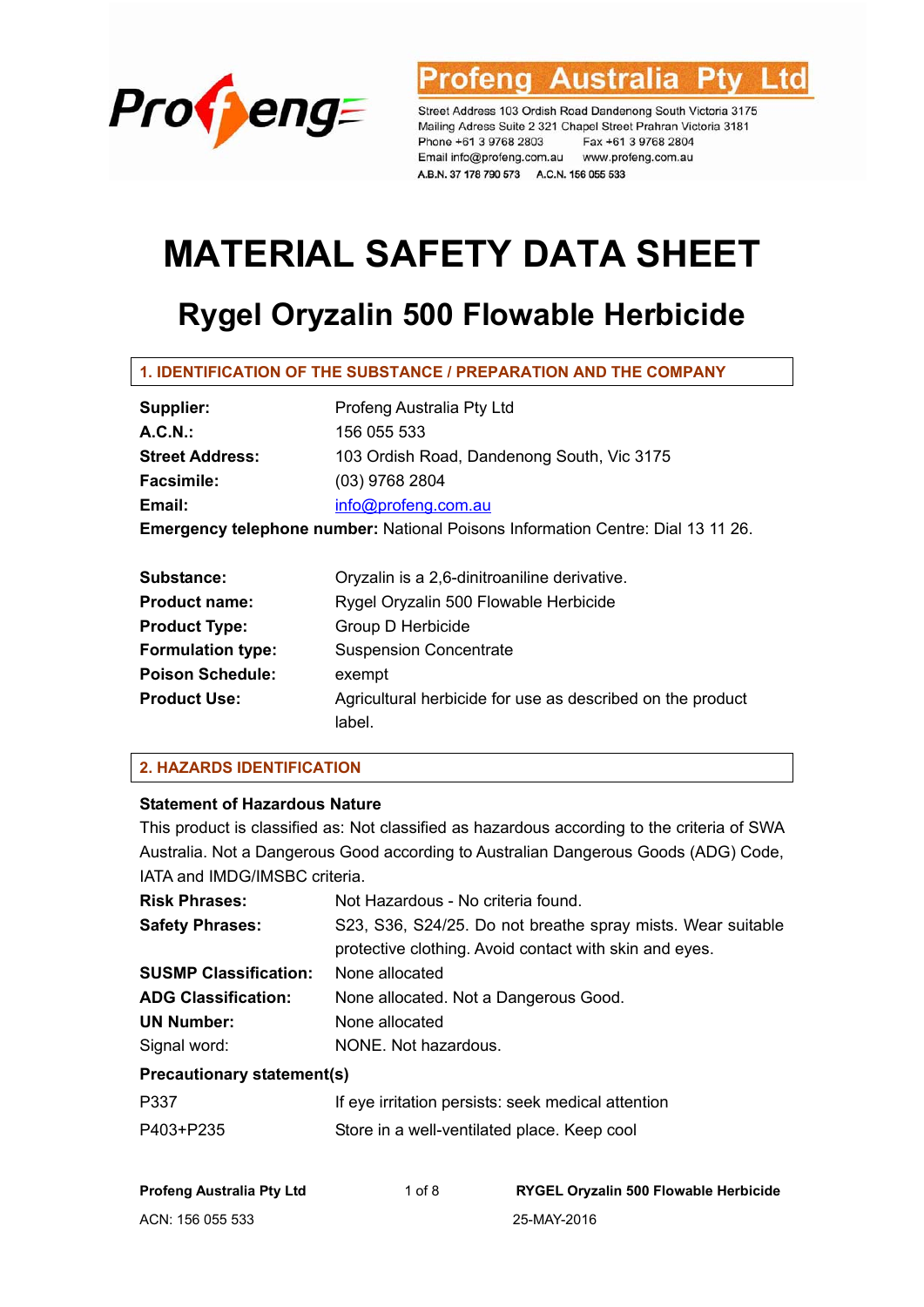

P501 Dispose of contents/container in accordance with local/regional/national regulations

#### **3. COMPOSITION / INFORMATION ON INGREDIENTS**

**CAS No.** Proportion **Proportion** Oryzalin 19044-88-3 500g/L Other Non-hazardous ingredients secret to balance

This is a commercial product whose exact ratio of components may vary slightly. Minor quantities of other non hazardous ingredients are also possible.

All the constituents of this material are listed on the Australian Inventory of Chemical Substances (AICS) or are Australian Pesticides & Veterinary Medicines Authority (APVMA) approved active constituents.

#### **4. FIRST AID MEASURES**

#### **General Information:**

You should call The Poisons Information Centre if you feel that you may have been poisoned, burned or irritated by this product. The number is 13 11 26 from anywhere in Australia and is available at all times. Have this MSDS with you when you call.

**Inhalation:** First aid is not generally required. If in doubt, contact a Poisons Information Centre or a doctor.

**Skin Contact:** Blot or brush away excess product. Wash gently and thoroughly with water (use non-abrasive soap if necessary) for 10 minutes or until chemical is removed. Under running water, remove contaminated clothing, shoes and leather goods (e.g. watchbands and belts). If irritation persists, repeat flushing and obtain medical advice.

**Eye Contact:** No effects expected. If irritation does occur, flush contaminated eye(s) with lukewarm, gently flowing water for 5 minutes or until the product is removed. Obtain medical advice if irritation becomes painful or lasts more than a few minutes.

**Ingestion:** First aid is not generally required. If in doubt contact a Poisons Information Centre or a doctor.

#### **5. FIRE-FIGHTING MEASURES**

**Fire and Explosion Hazards**: There is no risk of an explosion from this product under normal circumstances if it is involved in a fire. This product is likely to decompose only after heating to dryness, followed by further strong heating. Fire decomposition products from this product may be toxic if inhaled. Take appropriate protective measures.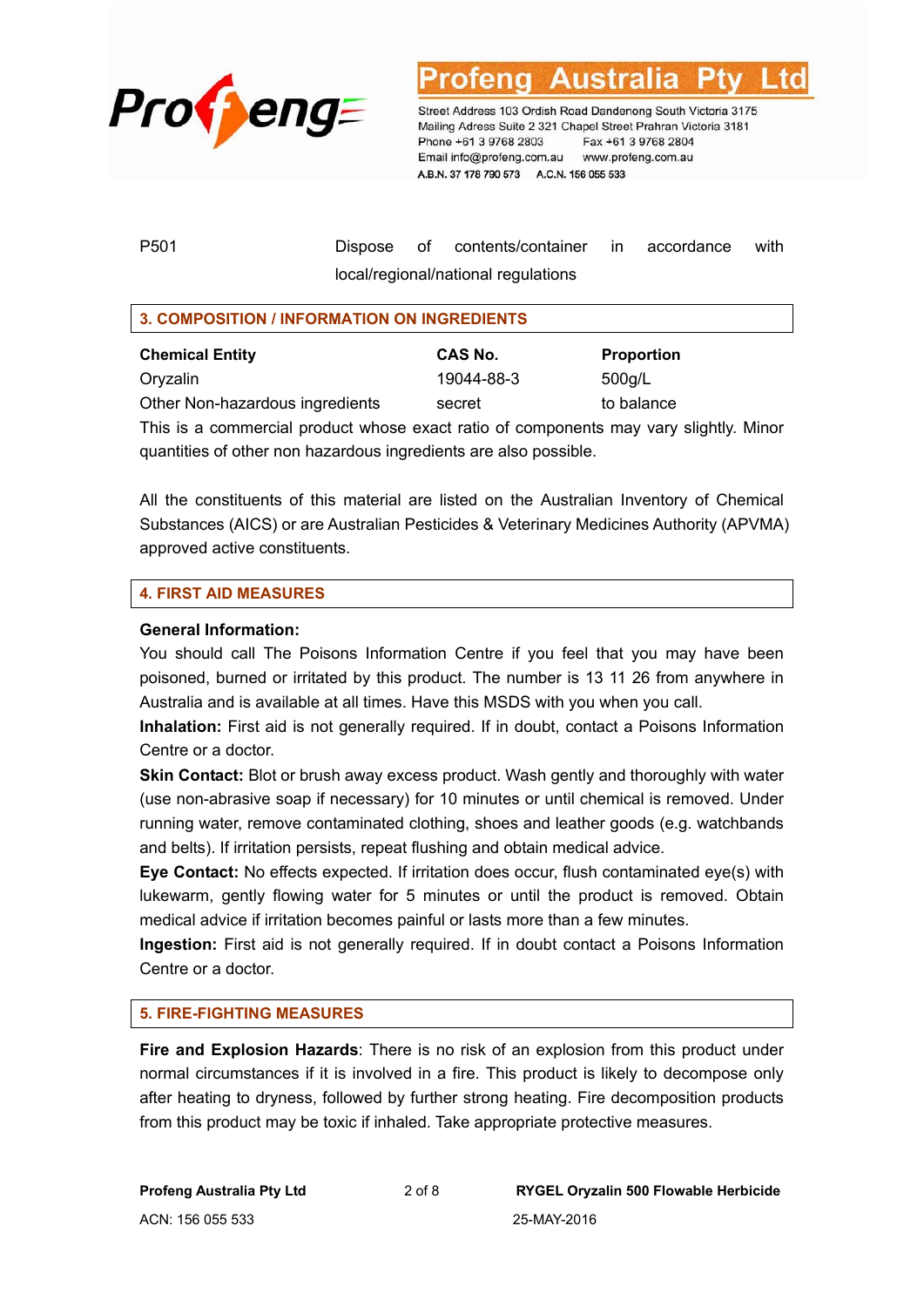

Street Address 103 Ordish Road Dandenong South Victoria 3175

Mailing Adress Suite 2 321 Chapel Street Prahran Victoria 3181 Phone +61 3 9768 2803 Fax +61 3 9768 2804 Email info@profeng.com.au www.profeng.com.au A.B.N. 37 178 790 573 A.C.N. 156 055 533

**Extinguishing Media:** Not Combustible. Use extinguishing media suited to burning materials.

**Fire Fighting:** If a significant quantity of this product is involved in a fire, call the fire brigade.

**Flash point:** Does not burn.

**Upper Flammability Limit:** Does not burn.

**Lower Flammability Limit:** Does not burn.

**Autoignition temperature:** Not applicable - does not burn.

**Flammability Class:** Does not burn.

#### **6. ACCIDENTAL RELEASE MEASURES**

**Accidental release:** Minor spills do not normally need any special cleanup measures. In the event of a major spill, prevent spillage from entering drains or water courses. Wear full protective clothing including eye/face protection. All skin areas should be covered. See below under Personal Protection regarding Australian Standards relating to personal protective equipment. Suitable materials for protective clothing include rubber, PVC. Eye/face protective equipment should comprise, as a minimum, protective glasses and, preferably, goggles. If there is a significant chance that vapours or mists are likely to build up in the cleanup area, we recommend that you use a respirator. Usually, no respirator is necessary when using this product. However, if you have any doubts consult the Australian Standard mentioned below (section 8).

Stop leak if safe to do so, and contain spill. Absorb onto sand, vermiculite or other suitable absorbent material. If spill is too large or if absorbent material is not available, try to create a dike to stop material spreading or going into drains or waterways. Sweep up and shovel or collect recoverable product into labelled containers for recycling or salvage, and dispose of promptly. Recycle containers wherever possible after careful cleaning. Refer to product label for specific instructions. After spills, wash area preventing runoff from entering drains. If a significant quantity of material enters drains, advise emergency services. Full details regarding disposal of used containers, spillage and unused material may be found on the label. If there is any conflict between this MSDS and the label, instructions on the label prevail. Ensure legality of disposal by consulting regulations prior to disposal. Thoroughly launder protective clothing before storage or re-use. Advise laundry of nature of contamination when sending contaminated clothing to laundry.

#### **7. HANDLING AND STORAGE**

**Handling:** Keep exposure to this product to a minimum, and minimise the quantities kept in work areas. Check Section 8 of this MSDS for details of personal protective measures,

ACN: 156 055 533 25-MAY-2016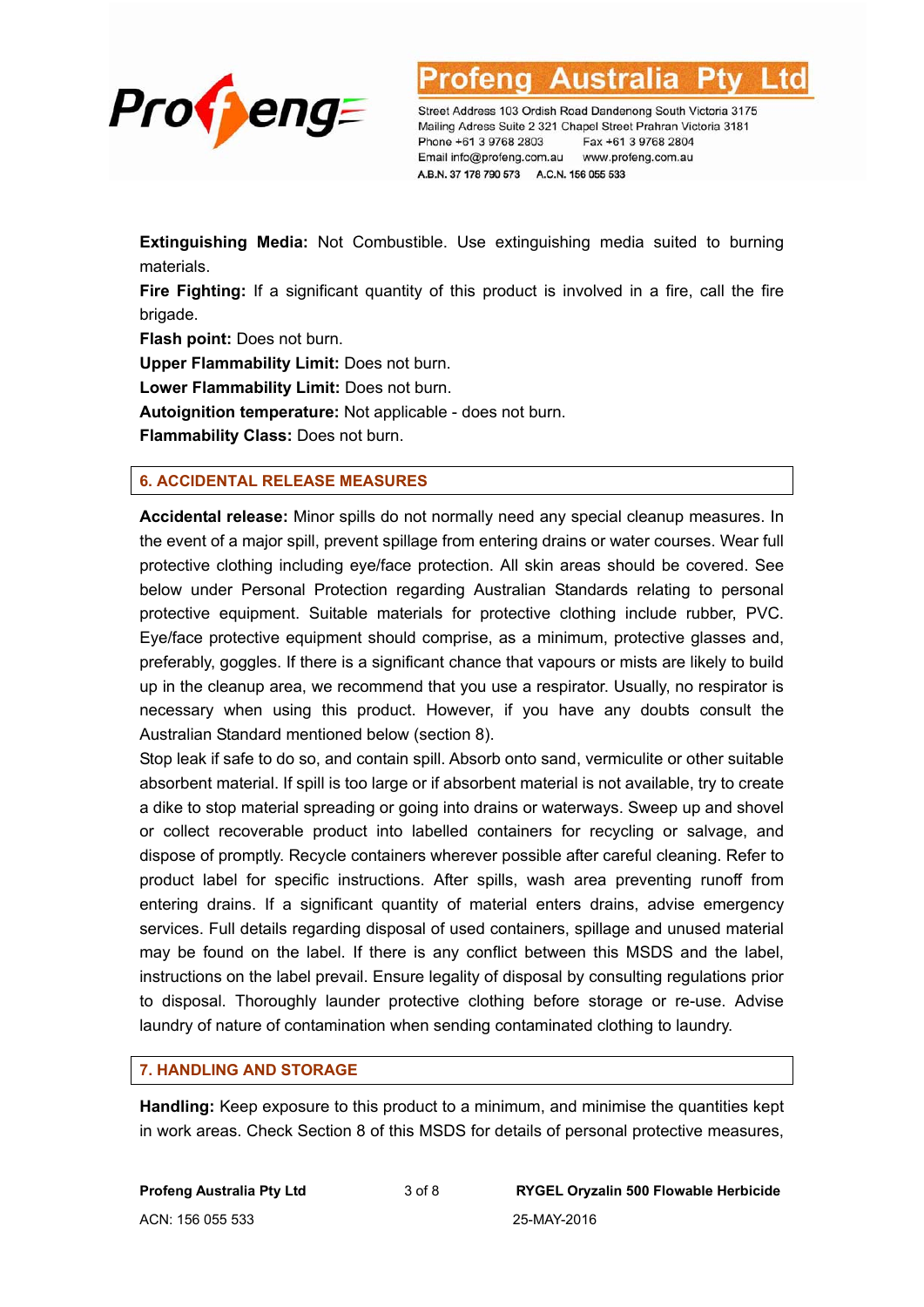

and make sure that those measures are followed.

Avoid contact or contamination of product with incompatible materials listed in Section 10. **Storage:** Store in the closed original container in a dry, cool, well-ventilated area out of direct sunlight. Make sure that the product does not come into contact with substances listed under "Materials to avoid" in Section 10. Some liquid preparations settle or separate on standing and may require stirring before use. Check packaging - there may be further storage instructions on the label.

#### **8. EXPOSURE CONTROLS/PERSONAL PROTECTION**

The following Australian Standards will provide general advice regarding safety clothing and equipment:

Respiratory equipment: **AS/NZS 1715**, Protective Gloves: **AS 2161**, Industrial Clothing: **AS2919**, Industrial Eye Protection: **AS1336** and **AS/NZS 1337**, Occupational Protective Footwear: **AS/NZS2210**.

#### **Exposure Limits TWA (mg/m<sup>3</sup> ) STEL (mg/m<sup>3</sup> )**

Exposure limits have not been established by NOHSC for any of the known significant ingredients in this product.

The ADI for Oryzalin is set at 0.1mg/kg/day. The corresponding NOEL is set at 12mg/kg/day. ADI means Acceptable Daily Intake and NOEL means No-observable-effect-level. Values taken from Australian ADI List, Dec 2003.

No special equipment is usually needed when occasionally handling small quantities. The following instructions are for bulk handling or where regular exposure in an occupational setting occurs without proper containment systems.

**Ventilation:** No special ventilation requirements are normally necessary for this product. However make sure that the work environment remains clean and that vapours and mists are minimised.

**Eye Protection:** Eye protection is not normally necessary when this product is being used. However, if in doubt, wear suitable protective glasses or goggles.

**Skin Protection:** You should avoid contact even with mild skin irritants. Therefore you should wear suitable impervious elbow-length gloves and facial protection when handling this product. See below for suitable material types.

**Protective Material Types:** There is no specific recommendation for any particular protective material type.

**Respirator:** Usually, no respirator is necessary when using this product. However, if you have any doubts consult the Australian Standard mentioned above.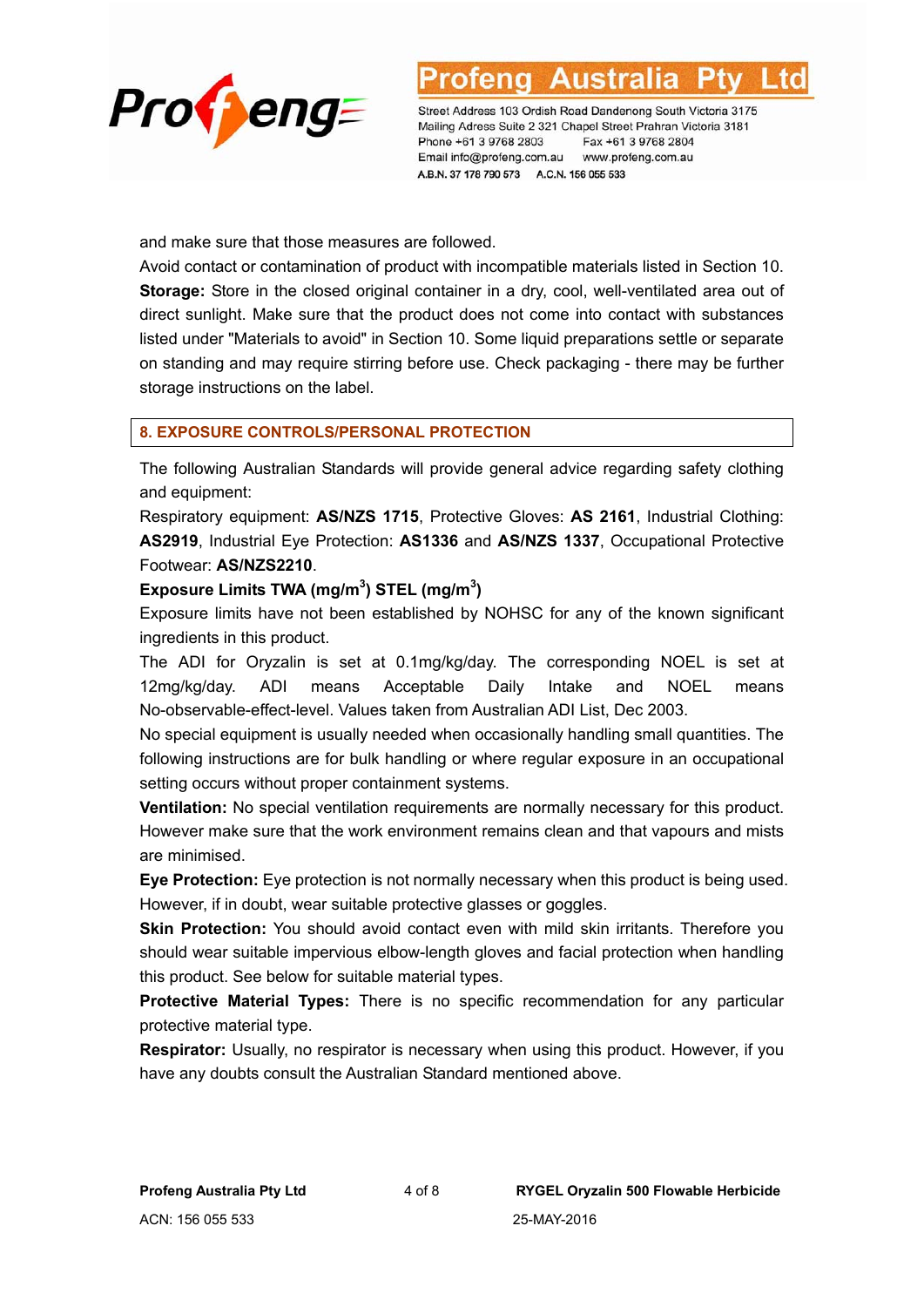

### **9. PHYSICAL AND CHEMICAL PROPERTIES**

| <b>Physical Description:</b>   | Bright orange coloured liquid            |
|--------------------------------|------------------------------------------|
| Odour:                         | Mild odour                               |
| <b>Boiling Point:</b>          | Approximately 100°C at 100kPa            |
| <b>Freezing Point:</b>         | Approximately 0°C                        |
| <b>Volatiles:</b>              | Water component                          |
| <b>Vapour Pressure:</b>        | 2.37 kPa at 20°C (water vapour pressure) |
| <b>Vapour Density:</b>         | No data                                  |
| <b>Specific Gravity:</b>       | 1.18 approx                              |
| <b>Water Solubility:</b>       | Completely soluble in water              |
| pH:                            | No data                                  |
| <b>Volatility:</b>             | No data                                  |
| <b>Odour Threshold:</b>        | No data                                  |
| <b>Evaporation Rate:</b>       | No data                                  |
| Co-eff Oil/water distribution: | 3.73 at pH 7 (log P octanol/water)       |
| <b>Autoignition temp:</b>      | Not applicable - does not burn           |

#### **10. STABILITY AND REACTIVITY**

**Reactivity**: This product is unlikely to react or decompose under normal storage conditions. However, if you have any doubts, contact the supplier for advice on shelf life properties.

**Conditions to Avoid:** Store in the closed original container in a dry, cool, well-ventilated area out of direct sunlight.

**Incompatibilities:** No particular incompatibilities.

**Fire Decomposition:** This product is likely to decompose only after heating to dryness, followed by further strong heating. Carbon dioxide, and if combustion is incomplete, carbon monoxide and smoke. Nitrogen and its compounds, and under some circumstances, oxides of nitrogen. Occasionally hydrogen cyanide gas. Oxides of sulphur (sulphur dioxide is a respiratory hazard) and other sulphur compounds. Most will have a foul odour. Carbon monoxide poisoning produces headache, weakness, nausea, dizziness, confusion, dimness of vision, disturbance of judgment, and unconsciousness followed by coma and death.

**Polymerisation:** This product is unlikely to undergo polymerisation processes.

#### **11. TOXICOLOGICAL INFORMATION**

**Toxicity: Acute toxicity:** Oryzalin is practically non-toxic by ingestion, with reported oral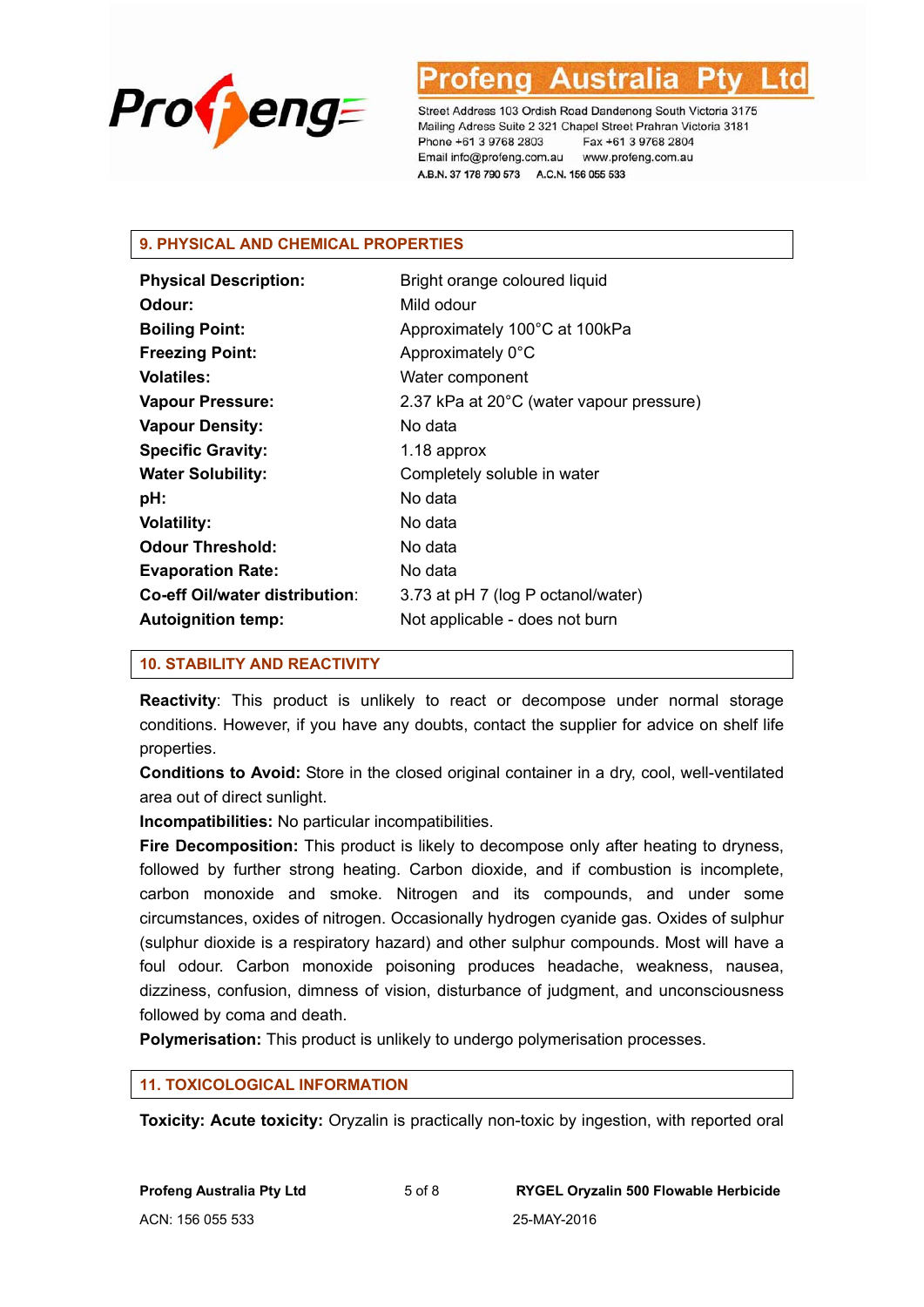

### Austra

Street Address 103 Ordish Road Dandenong South Victoria 3175 Mailing Adress Suite 2 321 Chapel Street Prahran Victoria 3181 Phone +61 3 9768 2803 Fax +61 3 9768 2804 Email info@profeng.com.au www.profeng.com.au A.B.N. 37 178 790 573 A.C.N. 156 055 533

LD50 values of greater than 5000 mg/kg in rats and mice, and greater than 1000 mg/kg in cats, dogs, and chickens. The dermal  $LD_{50}$  for technical Oryzalin in rabbits is greater than 2000 mg/kg, indicating slight to practically no toxicity by this route. It is reported to cause slight skin and eye irritation in the rabbit, and no skin sensitization in the guinea pig. It is also slightly toxic when inhaled, with a 4-hour inhalation  $LC_{50}$  of greater than 3 mg/L in rats. Formulated products may show moderate toxicity by either the oral or inhalation routes, and may show skin and eye irritation and skin sensitization properties. In dogs and cats, large oral doses cause nausea and vomiting.

**Chronic toxicity:** Rats fed a dietary level of about 2.5 mg/kg/day for 2 years exhibited blood changes, increased liver and kidney weights, inhibition of growth, and decreased survival. Repeated ingestion of large doses led to adverse changes in blood cell formation in dogs. Mice given dietary doses of about 200 mg/kg/day for 1 year exhibited decreased uterine and ovarian weights. Those exposed to doses of 75 mg/kg/day showed no observable effects.

**Reproductive effects:** There were no adverse effects on reproduction in a three-generation study of rats fed dietary concentrations of 12.5, 37.5, or 112.5 mg/kg/day, the highest dose tested. foetotoxic effects appeared at 12.5 mg/kg/day. It does not appear that Oryzalin causes reproductive effects.

**Teratogenic effects:** There were no birth defects in the offspring of pregnant rats fed dietary concentrations as high as 112 mg/kg/day for three generations, nor in the offspring of pregnant rabbits given doses of 125 mg/kg/day, the highest dose tested. It appears that Oryzalin is unlikely to cause teratogenic effects.

**Mutagenic effects:** Oryzalin was not mutagenic in several tests, including tests on live rats and mice and on bacterial cell cultures. It does not appear that Oryzalin is mutagenic. **Carcinogenic effects:** When Oryzalin was fed to rats in doses as high as 135 mg/kg/day for 2 years, there was an increase in the incidence of thyroid, mammary, and skin tumors. Thyroid tumors and benign skin and mammary tumors occurred in rats fed a dietary level of 45 mg/kg/day for 2 years. However, there were no tumors in mice fed doses as high as 548 mg/kg/day for 2 years. Because of these conflicting results, it is not possible to assess the carcinogenicity of Oryzalin.

**Organ toxicity:** Oryzalin has shown systemic effects on the thyroid, liver, and kidneys, as well as blood chemistry, in animal tests.

**Fate in humans and animals: Oryzalin** is moderately well-absorbed from the gastrointestinal tract, and rapidly metabolized and eliminated following absorption. When Oryzalin was administered to male rats, 40% of the dose was excreted in the urine and 40% in the faeces within 3 days. Similar results were obtained in tests with rabbits, a steer, and with Rhesus monkeys.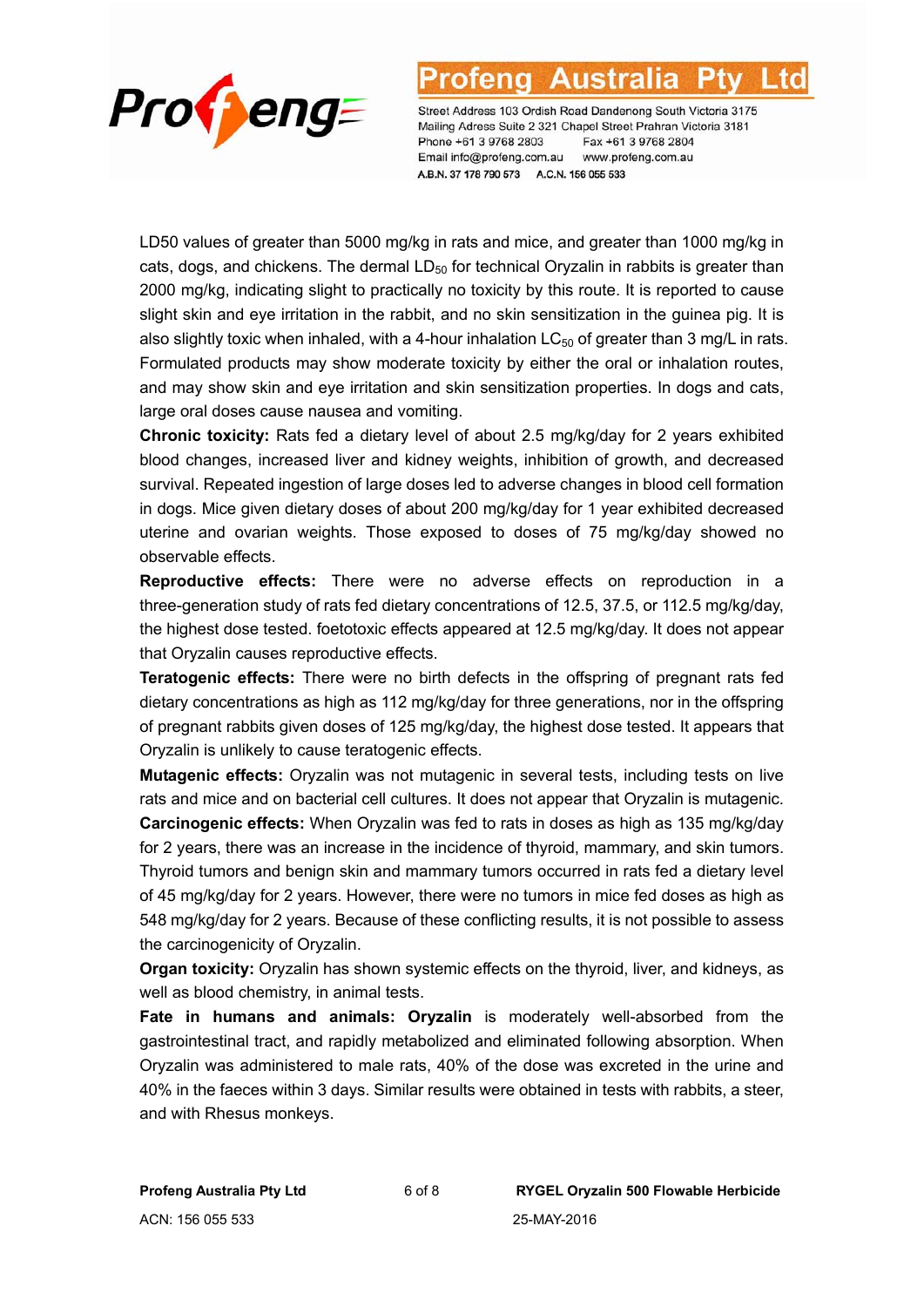

#### **12. ECOLOGICAL INFORMATION**

**Breakdown in soil and groundwater:** Oryzalin is of low to moderate persistence in the field, with reported field half-lives ranging from 20 to 128 days. A representative value for soil half-life is estimated to be 20 days. Microbial degradation is mainly responsible for the breakdown of Oryzalin in soils, but it may undergo photodecomposition near the soil surface. Volatilization is not appreciable. Oryzalin is slightly soluble in water and it does not have a strong tendency to adsorb to soil particles. It is bound to a greater extent with increasing soil organic matter and clay content.

In soils with low proportions of these, high water tables and increased rainfall, Oryzalin may be mobile, and thus present a risk of contamination to groundwater.

**Breakdown in water:** No breakdown of Oryzalin by hydrolysis was observed at pH 5, 7, and 9. Based on its behaviour in soil, breakdown by microbial processes is probably slow in the aquatic environment due to low levels of oxygen and low microbial activity. Photodegradation may be significant in the upper portions of the water column.

**Breakdown in vegetation:** Oryzalin is readily absorbed via the roots, and plant metabolism of Oryzalin is minimal.

#### **13. DISPOSAL CONSIDERATIONS**

#### **Product Disposal**

On site disposal of the concentrated product is not acceptable. Ideally, the product should be used for its intended purpose. If there is a need to dispose of the product, approach local authorities who hold periodic collections of unwanted chemicals (ChemCollect).

#### **Container Disposal**

Thoroughly wash out the inner and add washings to the spray tank. Dispose of washed inner and cardboard box in landfill.

If no landfill is available, bury the containers below 500mm in a disposal pit specifically marked and set up for this purpose clear of waterways, desirable vegetation and tree roots.

Empty containers and product should not be burnt.

#### **14. TRANSPORT INFORMATION**

**ADG Code:** This product is not classified as a Dangerous Good. No special transport conditions are necessary unless required by other regulations.

#### **15. REGULATORY INFORMATION**

**AICS (Australia):** All of the components in this product are listed on the Australian